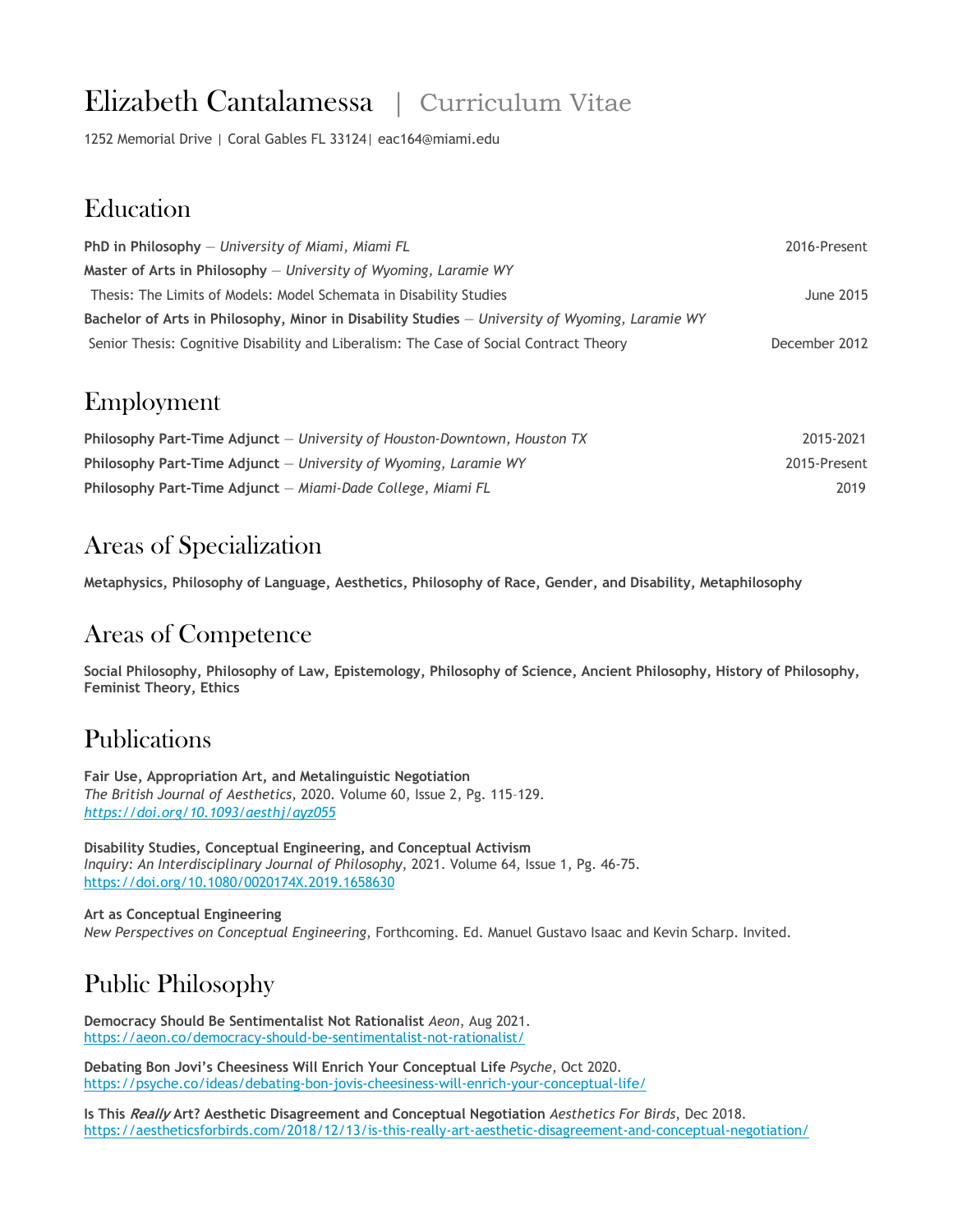# Awards and Grants

| Distinguished Graduate Student Speaker, Rocky Mountain Philosophy Conference                                                                                   | Spring 2022              |
|----------------------------------------------------------------------------------------------------------------------------------------------------------------|--------------------------|
| Quarry Farm Fellowship, Center for Mark Twain Studies                                                                                                          | 2022                     |
| Trouble Begins Lecture Series Honorarium, Center for Mark Twain Studies.                                                                                       | 2022<br><b>Fall 2021</b> |
| Cheryl Hayes Travel Award, American Society for Aesthetics<br>Graduate Teaching Award, University of Miami                                                     | 2021                     |
| Teaching Circle Grant, University of Houston-Downtown                                                                                                          | Spring 2021              |
| Finalist Outstanding Adjunct, University of Houston-Downtown                                                                                                   | 2020, 2021               |
| Visiting Fellowship, ConceptLab University of Oslo (Cancelled due to COVID)                                                                                    | Summer 2020              |
| Wyoming Institute for Disabilities Distinguished Alum, University of Wyoming                                                                                   | <b>Fall 2019</b>         |
| Department of Philosophy Honorarium, University of Wyoming                                                                                                     | <b>Fall 2019</b>         |
| Kriloff Travel Grant, University of Miami                                                                                                                      | Summer 2019              |
| <b>GAFAC Travel Award, University of Miami</b>                                                                                                                 | Summer 2019              |
| Outstanding Student Paper Award, American Society for Aesthetics                                                                                               | 2018                     |
| Kriloff Travel Grant, University of Miami                                                                                                                      | <b>Fall 2018</b>         |
| <b>GAFAC Travel Award, University of Miami</b>                                                                                                                 | <b>Fall 2018</b>         |
| Ethics and Philosophy Summer Internship, University of Miami                                                                                                   | Summer 2018              |
| Student Travel Award, American Philosophical Association                                                                                                       | Spring 2018<br>2017      |
| Outstanding Graduate Paper Award, Florida Philosophical Association<br>Ethics and Philosophy Summer Internship, University of Miami                            | Summer 2017              |
| Holmes Fellowship, University of Miami Philosophy Department                                                                                                   | 2017                     |
| Kriloff Travel Grant, University of Miami                                                                                                                      | Spring 2017              |
| <b>GAFAC Travel Award, University of Miami</b>                                                                                                                 | Spring 2017              |
| Holmes Fellowship, University of Miami Philosophy Department                                                                                                   | 2016                     |
| Paul P Stock Award, University of Wyoming                                                                                                                      | Spring 2015              |
| Office of Research and Economic Development Grant, University of Wyoming                                                                                       | Summer 2014              |
| Dick and Lynne Cheney International Study Abroad Scholarship                                                                                                   | Summer 2014              |
|                                                                                                                                                                |                          |
| Presentations                                                                                                                                                  |                          |
| Invited Presentations marked with *                                                                                                                            |                          |
| <b>Humor as Social Technology</b>                                                                                                                              | March 2022 (Projected)   |
| Pacific Meeting of the American Society for Aesthetics, Berkeley CA                                                                                            |                          |
| A Social Theory of Humor                                                                                                                                       | Oct 2021                 |
| Steel Center Wed. Afternoon Discussions, Hendrix College, Conway AR*                                                                                           |                          |
| Laugh Hard at the Absurdly Evil: Humor and Normativity                                                                                                         | Oct 2021                 |
| Southern Aesthetics Workshop, Auburn University, Auburn GA*                                                                                                    |                          |
| <b>Post-Truth Laughter</b>                                                                                                                                     |                          |
| Why and How We Give and Ask For Reasons University of Hradec, (Online)                                                                                         | Oct 2021                 |
| Two Pragmatist Approaches to Conceptual Engineering (with Jared Riggs)<br>Trad. Entanglements of Pragmatism and Conceptual Engineering (Online)                | <b>July 2021</b>         |
| Deadheads and Dylan Fans: On the Goods of Disagreement<br>Panel on Social Aesthetics, American Society for Aesthetics-Pacific (Online)                         | Mar 2021                 |
|                                                                                                                                                                |                          |
| Inverting the Implementation Challenge: Lessons From the Disability Rights Mvmt.<br>Arché Workshop on the Implementation Challenge for Conceptual Engineering* | Dec 2020                 |
| Art as Conceptual Engineering                                                                                                                                  |                          |
| Arché Philosophical Research Center for Logic, St. Andrews Scotland*                                                                                           | <b>June 2020</b>         |
| AWG Aesthetics Workgroup, College of Charleston*                                                                                                               | April 2018               |
| Artistic Innovation and Aesthetic Disagreement                                                                                                                 |                          |
| University of Miami Research Group*                                                                                                                            | April 2020               |
| XXVIII Edition of the SIUCC, Granada, Spain                                                                                                                    | Dec 2019                 |
| Mountain-Plains Philosophy Conference, Edmund, OK.                                                                                                             |                          |
| Meeting for the American Association for Aesthetics - Eastern Division, Philadelphia, PA.                                                                      | Oct 2019<br>April 2019   |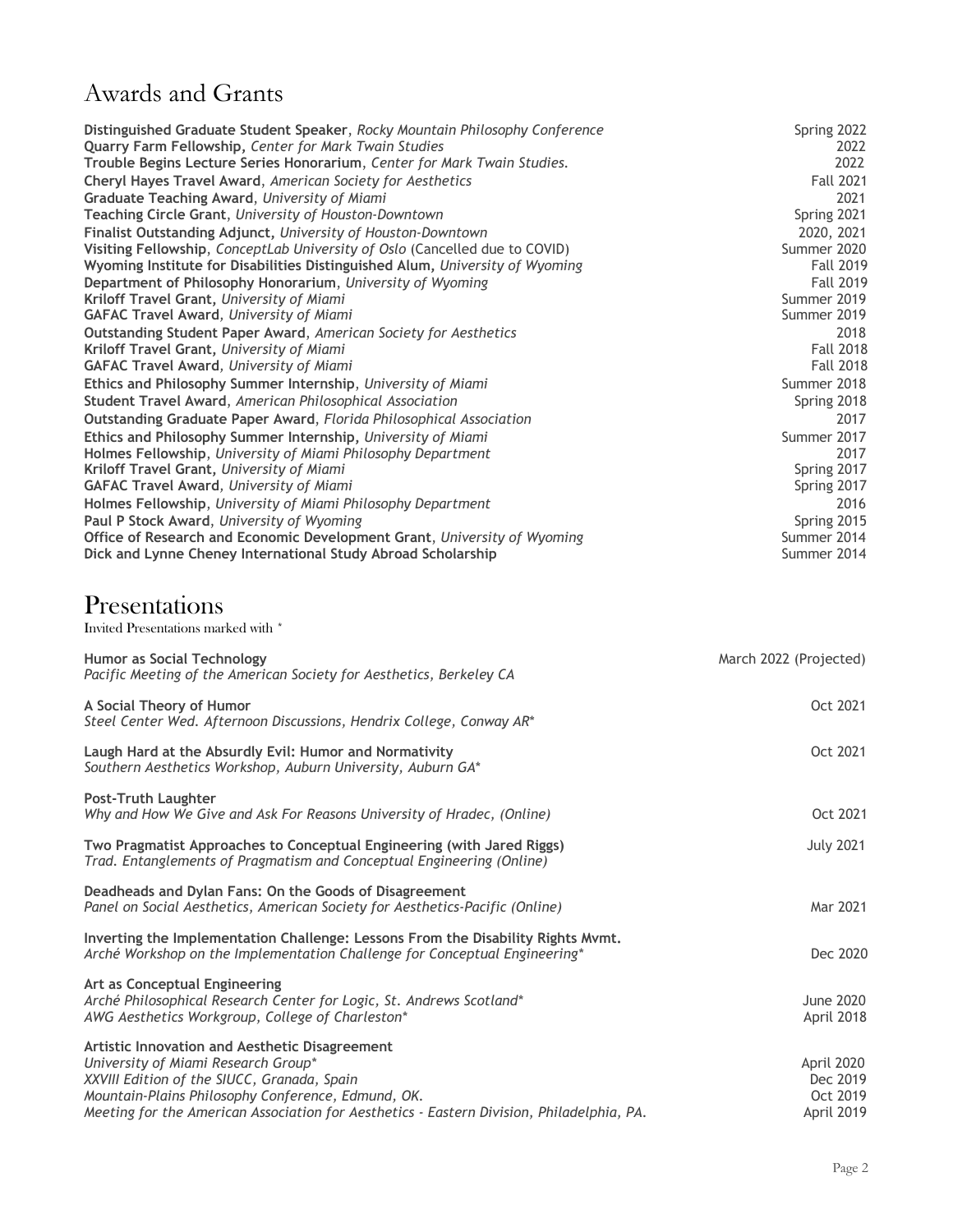| <b>Linguistic Activism</b><br>Faculty Research Talk, University of Houston-Downtown*                                                                                                                                                                                                                                                                                                                                                                                                        | Oct 2019                                                                              |
|---------------------------------------------------------------------------------------------------------------------------------------------------------------------------------------------------------------------------------------------------------------------------------------------------------------------------------------------------------------------------------------------------------------------------------------------------------------------------------------------|---------------------------------------------------------------------------------------|
| A (More) Optimistic View of Conceptual Engineering<br>University of Wyoming Department of Philosophy*                                                                                                                                                                                                                                                                                                                                                                                       | Oct 2019                                                                              |
| Mockumentary as Revisionism<br>British Society of Aesthetics: Documentaries and the Fiction/Nonfiction Divide, London                                                                                                                                                                                                                                                                                                                                                                       | <b>Nov 2019</b>                                                                       |
| Conceptual Engineering and Public Institutions: On the Limits of Negotiation<br>BPPA Masterclass on Conceptual Engineering, University of St. Andrews                                                                                                                                                                                                                                                                                                                                       | <b>June 2019</b>                                                                      |
| On the Metaontology of Social Kinds<br>Metaontology Workshop, University of Miami*                                                                                                                                                                                                                                                                                                                                                                                                          | <b>March 2019</b>                                                                     |
| An Inferentialist Approach to Conceptual Engineering (with Jared Riggs)<br>11 <sup>th</sup> Barcelona Workshop: Issues in Conceptual Ethics and Engineering, Barcelona Spain<br>Themes from the Philosophy of Robert Brandom, Marquette University                                                                                                                                                                                                                                          | May 2019<br>Feb 2019                                                                  |
| Art by Fiat? Copyright, Ontology, and Metalinguistic Negotiation<br>American Society of Aesthetics Annual Conference, Toronto<br>Legal Philosophy Workshop, Rutgers University                                                                                                                                                                                                                                                                                                              | October 2018<br><b>June 2018</b>                                                      |
| Who is (Really) Disabled? Disability Studies, Verbal Disputes, and Metalinguistic Negotiation<br>Workshop on Metaphilosophy with David Chalmers, University of Vienna                                                                                                                                                                                                                                                                                                                       | <b>June 2018</b>                                                                      |
| Disability Studies, Conceptual Ethics, and Metalinguistic Negotiation<br>Virginia Tech Graduate Conference, Blacksburg VA<br>Biannual International Social Ontology Conference, Tufts University<br>4th Conference on Gender, Race, and Sexuality, University of Barcelona<br>Purdue Inclusiveness Conference, Purdue University,<br>Pacific Divisional Meeting of the American Philosophical Association, San Diego CA<br>Northern Illinois Graduate Conference, North Illinois University | November 2018<br>August 2018<br>June 2018<br>April 2018<br>March 2018<br>October 2017 |
| Perverts and Degenerates: Toward an Ontology of Appropriation Art<br>FPA Session at the Eastern Division APA, Savannah GA<br>Florida Philosophical Association Annual Meeting, Ocala Fl<br>Texas Tech University Graduate Conference in Aesthetics, Texas Tech University                                                                                                                                                                                                                   | January 2018<br>November 2017<br>March 2017                                           |
| A Modal Understanding of Authenticity<br>North American Sartre Society Annual Meeting, East Stroudsburg University                                                                                                                                                                                                                                                                                                                                                                          | November 2015                                                                         |
| Models for Change: A Mediating Model Analysis of the Social Model of Disability<br>US Society for Women in Philosophy Midwest Conference, Washington College                                                                                                                                                                                                                                                                                                                                | October 2015                                                                          |
| <b>Rewriting the Preface Paradox</b><br>New Mexico-Texas Philosophical Society, University of Houston Downtown                                                                                                                                                                                                                                                                                                                                                                              | <b>March 2015</b>                                                                     |
| In Search of Utopia: Emancipatory Pedagogy in the Films of Alejandro Jodorowsky<br>Society for Disability Studies Annual Conference, Denver Colorado                                                                                                                                                                                                                                                                                                                                        | June 2012                                                                             |
| <b>Teaching Experience</b>                                                                                                                                                                                                                                                                                                                                                                                                                                                                  |                                                                                       |
| Visiting Instructor at University of Wyoming<br>Philosophy and Disability (online)<br>Philosophy and Comedy (online)<br>Philosophy and Black Mirror (online)<br>The Philosophy of Rick and Morty (online)<br>Philosophy of Love and Art<br>Philosophy and Film<br>Intro to Philosophy                                                                                                                                                                                                       | 2015-Present                                                                          |
| Adjunct Instructor at University of Houston-Downtown<br>Meaning in Life (online)                                                                                                                                                                                                                                                                                                                                                                                                            | 2019 - 2021                                                                           |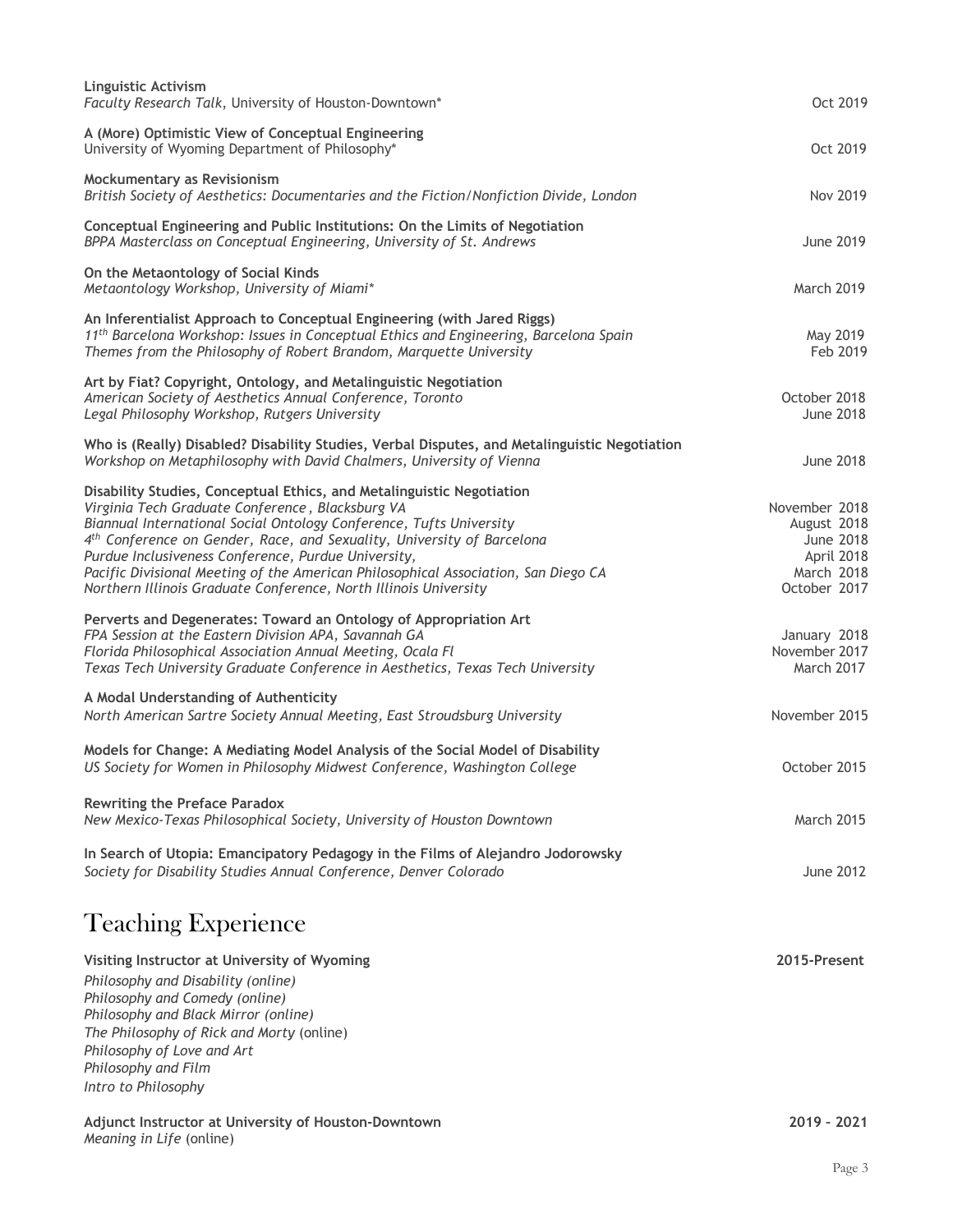| Contemporary Moral Issues (online)       |  |
|------------------------------------------|--|
| Introduction to Philosophy (F2F, online) |  |

| Graduate Instructor at University of Miami<br>The Philosophy of Love (online)<br>Existentialism<br><b>Modern Philosophy</b><br><b>Contemporary Moral Issues</b><br>Intro to Phil     | 2016-Present      |
|--------------------------------------------------------------------------------------------------------------------------------------------------------------------------------------|-------------------|
| Adjunct Instructor at Miami Dade Community College<br>Introduction to Philosophy<br><b>Critical Thinking and Ethics</b>                                                              | 2019              |
| Full Time Instructor of Philosophy at University of Houston Downtown<br>Introduction to Philosophy x4<br><b>Contemporary Moral Issues</b>                                            | 2015-2016         |
| Graduate Teaching Assistant and Research Assistant at University of Wyoming<br>Philosophy of Sex and Love<br>Introduction to Philosophy                                              | 2013-2015         |
| Instructor at the Terry Cooper Center for Creative Arts<br>Day Habilitation Center for Adults with Intellectual Disabilities, Laramie WY<br>Literacy, Dance, Film History and Theory | 2012-2014         |
| Service                                                                                                                                                                              |                   |
| Organizer Graduate Conference in Social Philosophy                                                                                                                                   | <b>Fall 2021</b>  |
| University of Miami<br><b>Philosophy Inclusive Teaching Circle</b>                                                                                                                   | Spring 2021       |
| University of Houston-Downtown                                                                                                                                                       |                   |
| Minorities and Philosophy (MAP), Active Member<br>University of Miami                                                                                                                | 2018-Present      |
| Program Committee Member, Workshop on Science & Humanism                                                                                                                             | <b>Nov 2020</b>   |
| University of Miami<br>Program Committee Member, Annual Meeting                                                                                                                      | <b>Nov 2020</b>   |
| American Society for Aesthetics                                                                                                                                                      |                   |
| Area Editor for 'The Concept of Disability'<br>PhiPapers.org                                                                                                                         | 2019-2020         |
| <b>Digital Annotations Pedagogy Group</b>                                                                                                                                            | 2019              |
| University of Houston-Downtown<br><b>Graduate Student Representative</b>                                                                                                             | 2018-2019         |
| University of Miami                                                                                                                                                                  |                   |
| Commenter on, Matthew Shields' "On Stipulation"<br>American Philosophical Association - Eastern Division, New York City                                                              | Jan 2019          |
| Commenter on, Eva Dadlez "Ink, Ethics, and Expression: Philosophical Questions About Tattoos"                                                                                        | Aug 2015          |
| Rocky Mountain Ethics Conference (RoME), University of Colorado-Boulder<br><b>Scientific World Conceptions</b>                                                                       | Aug 2015          |
| University of Vienna, Austria                                                                                                                                                        |                   |
| <b>Model Schemata in Disability Studies</b><br>Guest Lecturer for Critical Disability Studies EST550, Colorado State University                                                      | April 2015        |
| Commenter on, "Quantification: Variants of Variance"                                                                                                                                 | <b>March 2015</b> |
| New Mexico-Texas Philosophical Society, University of Houston-Downtown<br>Commenter on, N. Wyatt and M. Migotti, "Are We Doing the Philosophy of Sex Now, Or What?"                  | Oct 2014          |
| Western Canadian Philosophical Society Annual Conference, University of Vancouver                                                                                                    |                   |
| MCMP Summer School on Mathematical Philosophy for Female Philosophers<br>Munich Center for Mathematical Philosophy, Munich, Germany                                                  | August 2014       |
|                                                                                                                                                                                      |                   |